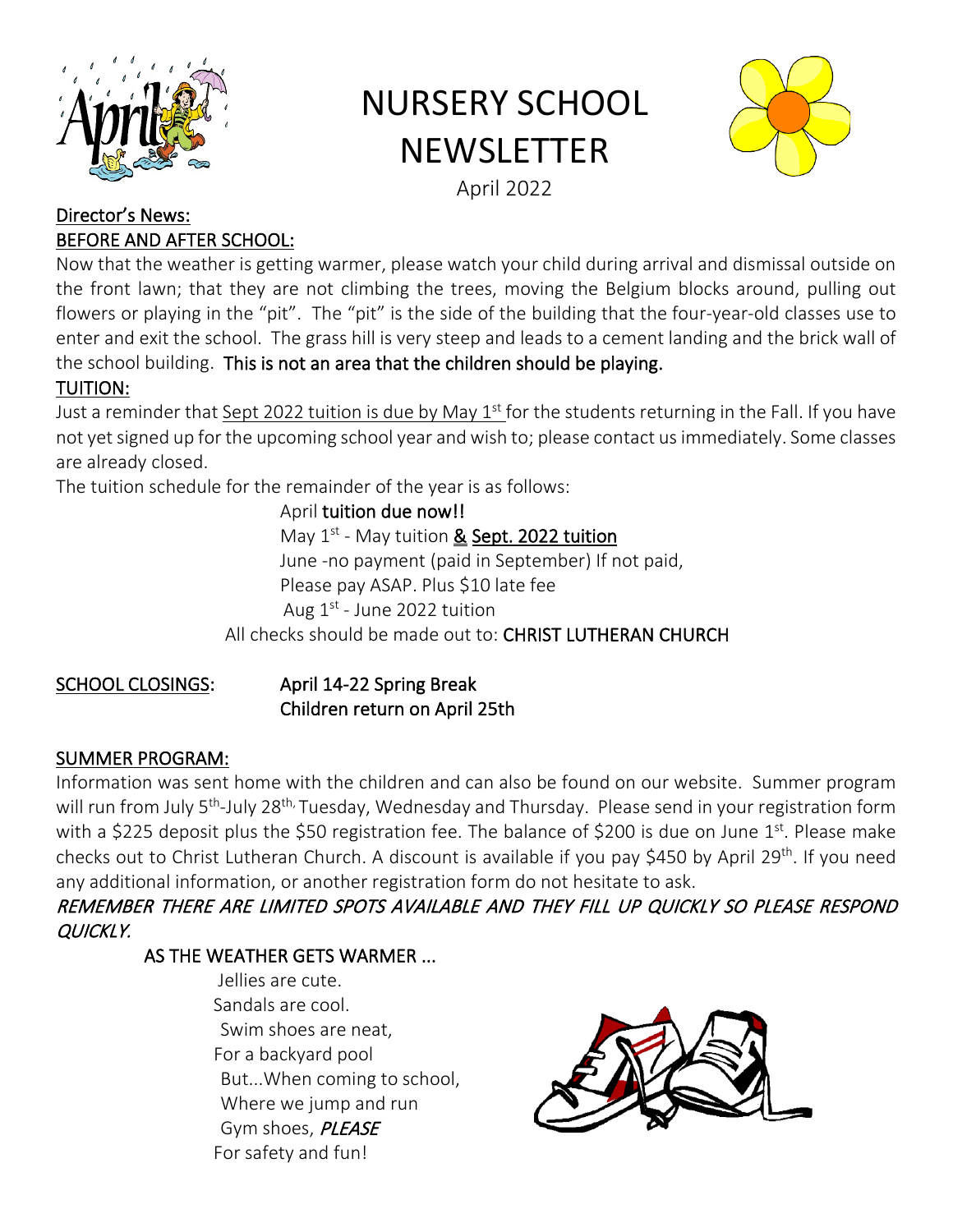

# Ms. Kerry's Pre-Nursery Class

We had such a busy March! The children had such a fun time making their Saint Patrick's Day crafts! Painting with real potatoes and using hot wheels cars instead of paint brushes were both a big hit. We enjoyed singing all the new holiday songs that we learned. Our favorite was, "The Leprechauns Go Marching". We loved spirit week and music and movement with Miss Mary-Kate. I can tell that every single child in our class absolutely loves school this year because they are smiling the entire class!!

We are looking forward to April when it will finally be warm enough to go outside and play!

# Happy Easter!

# Ms. Donna's Pre-Nursery Class

I hope you all enjoyed your March celebrations. I know the children all enjoyed our St. Patrick's Day festivities at school. The children were very excited searching with their binoculars for leprechauns. One sneaky leprechaun entered our classroom and left behind some footprints, treats and one big mess!

Thank you for your donations for our event.

Hello Spring! We seem to finally be enjoying some warmer weather. We have spent so much time indoors and will be excited to spend some outside time enjoying the weather and many things that we can observe in spring! In the month of April, we are introducing the color purple. Our Easter party celebration will be held on Monday April 11<sup>th</sup>.

# Ms. Kris and I wish you a very Happy Easter!

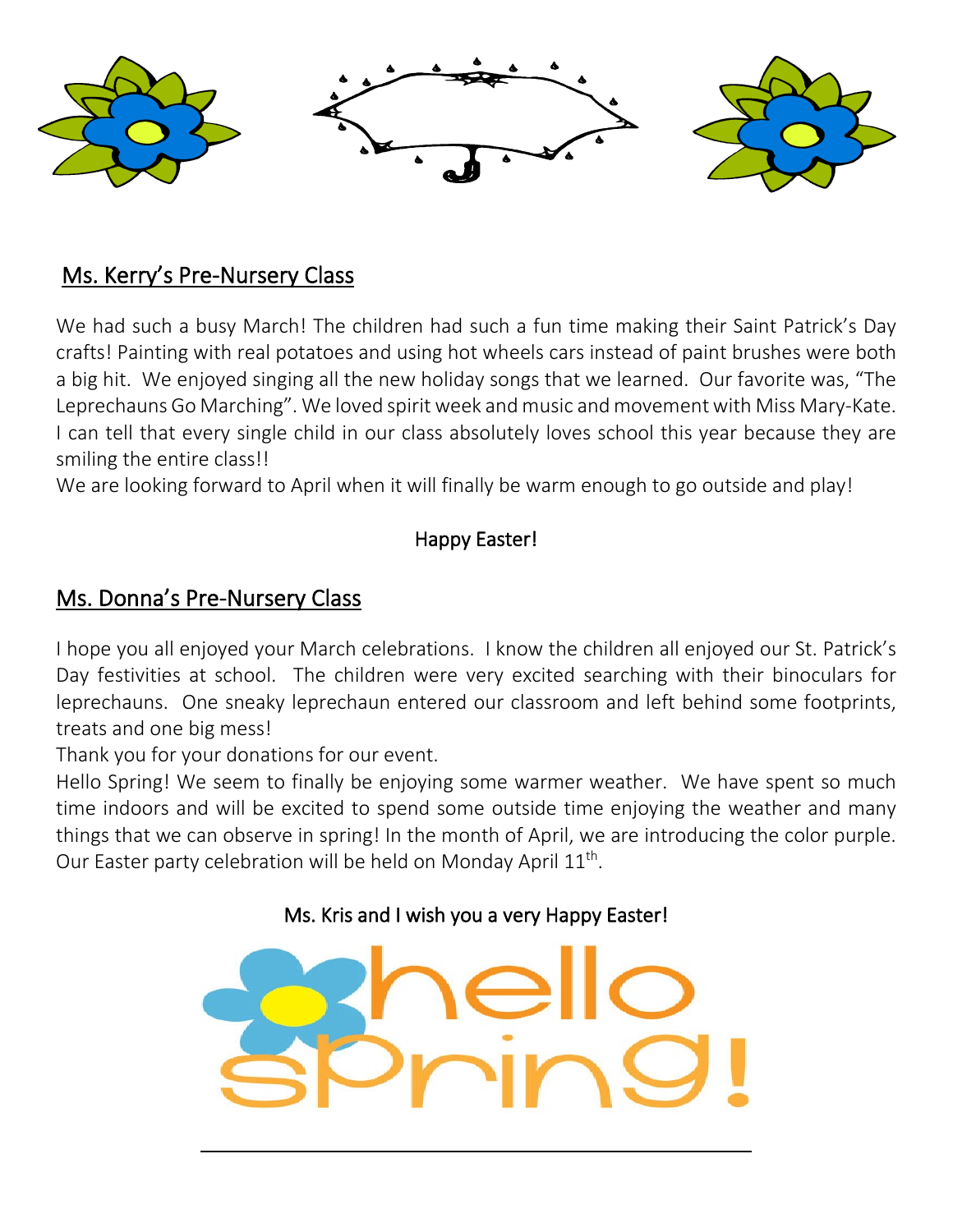

# Ms Kerry's Class

We had such an incredible March! These kids are learning so much! I am so pleased with how much you are working on letters and numbers with your children at home. They are way ahead of the game! This month, the children had such a fun time making their Saint Patrick's Day crafts. We painted using real potatoes, we marble painted shamrocks and made adorable leprechaun hats. We made beautiful thumb print rainbows with gold coins and had an awesome visit from local author, Karen Kerge, who came to read us her book Betsy the Diva Dog and even brought Betsy! Our class enjoyed singing all the new holiday songs that we learned. Our favorites were "The Leprechauns Go Marching". We loved spirit week and Music and Movement with Miss Mary-Kate. Please go to scholastic.com/mybigworld there are fun activities the kids can do online. Our class code is Kerry2022. The letters that we studied this month were S, A and I. We are almost done with the alphabet! Miss Breanna and I are looking forward to April when it will finally be warm enough to go outside to play and learn more about nature, Spring, recycling, the world around us and taking care of our planet.

## Happy Easter!



# Ms Dominique's Class

March came in like a lion and out like a lamb! We had so much fun at our St Patrick's Day Party. We had a special appearance from our tricky leprechaun who left us some gold coins which the children loved finding. The children looked adorable in their leprechaun hats. We also learned the Letters O, Q, G, S and A. Our color of the month was Green.

Please continue practicing both first and last names at home. Most of the children already know how to spell their first names. We are so proud of them. We have started recognizing their last names now. Our class also began talking about Spring and all the changes it will bring to us.

In April we will talk about, Spring, New life and that April showers bring May Flowers.

Hoping you and your families have a very Happy Easter!